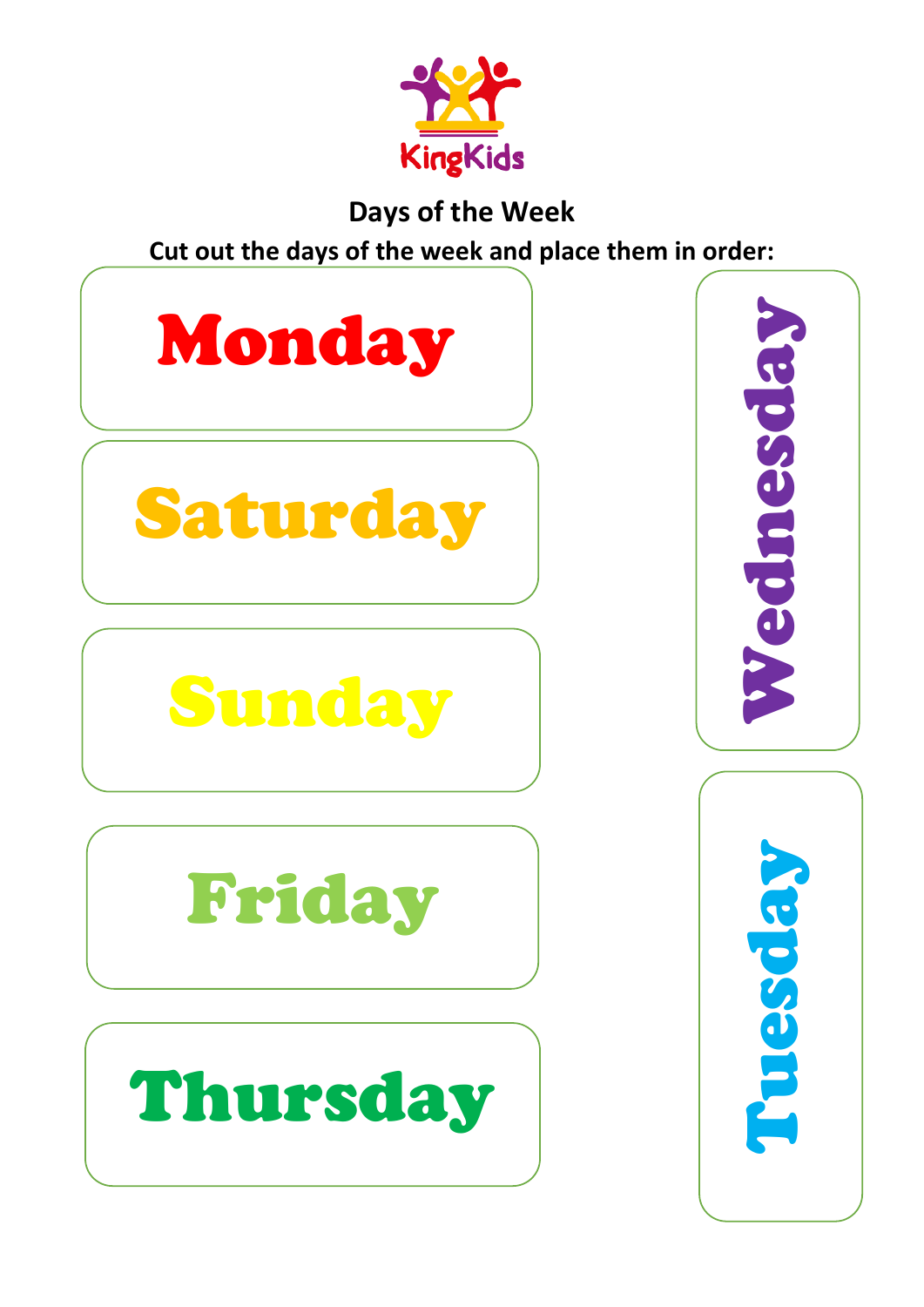

**Cut out the months in the year and place them in order:**

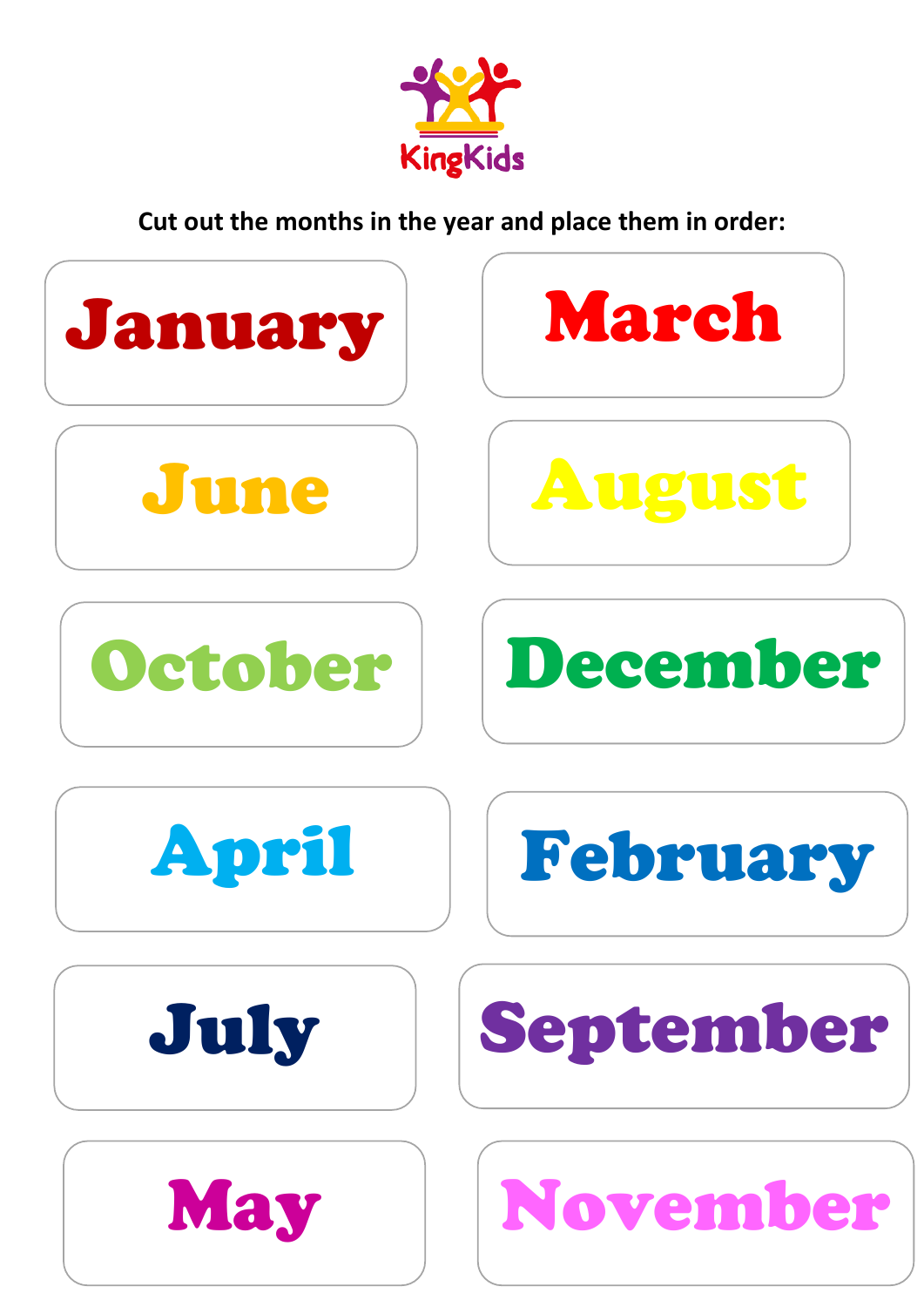

## **You can extend on this by places the day and month into these prompts:**

**Today is:**

**Tomorrow is:**

**Yesterday was:**

**The month is:**